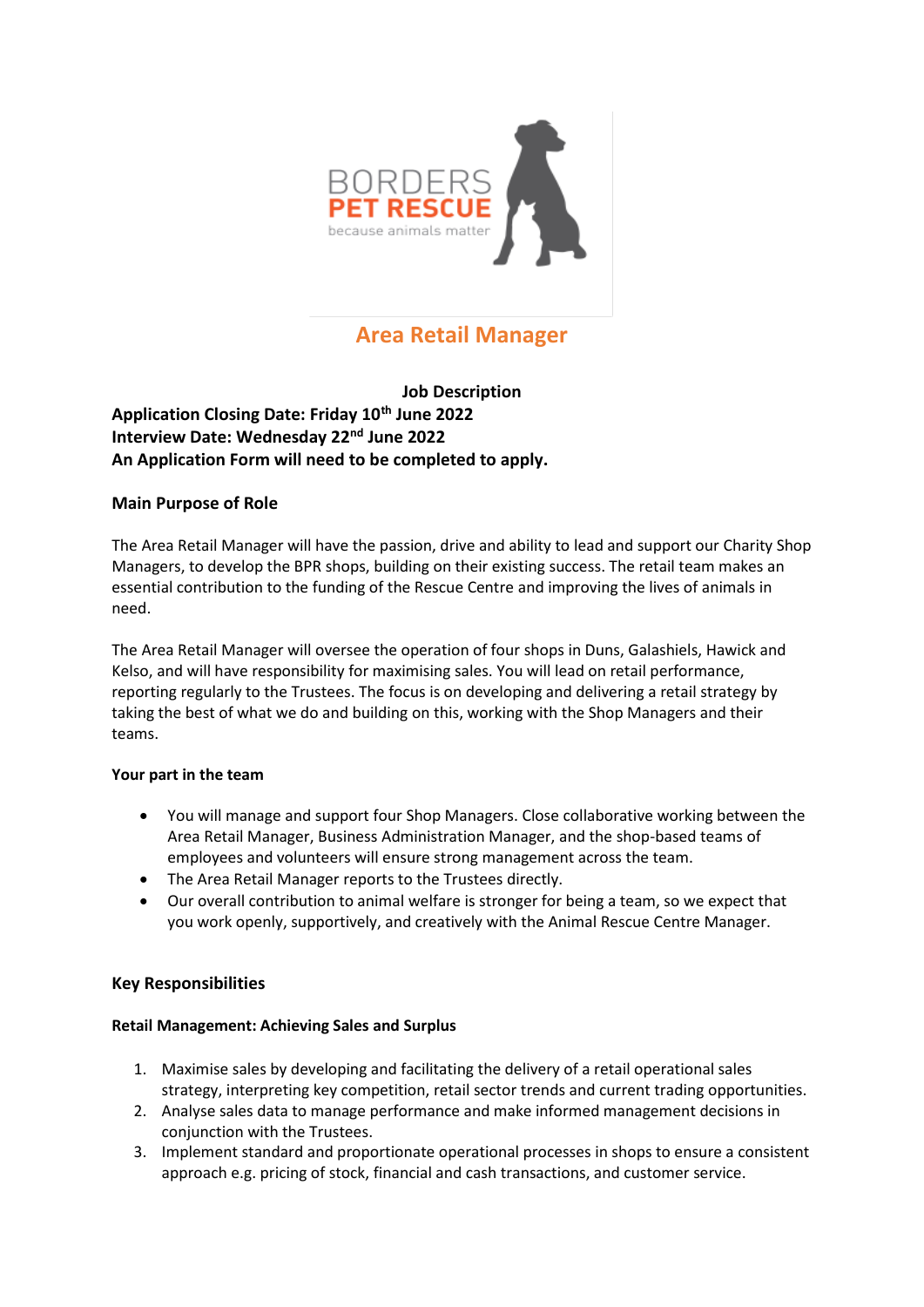- 4. Develop operational standards (KPIs) for retail, whilst recognising the cultural differences between shop locations.
- 5. Work collaboratively to determine how the combined donations and stock of the four shops enable the shops to have the right stock at the right time, and to respond to stock concerns where relevant.
- 6. Proactively recommend, design and deliver new initiatives to help drive sales across the portfolio such as pop-up shops, markets, and fashion shows etc., and recommend improvements for the operation of the charity shops as well as helping to develop a branded product range.
- 7. Oversee the development and delivery of a retail online operation, maximising income and delivering in line with strategic objectives and on budget.

# **Customer Service**

- 8. Promoting a positive customer service approach, acting as a role model, and enabling managers to share their own good practice. In the event of complaints, to investigate and resolve timely and efficiently, in line with BPR's policies.
- 9. Ensuring a consistent balance of a commercial approach which also meets local community needs and provides customers with a positive experience.

#### **People Management**

- 10. Lead, empower and motivate the Shop Managers and teams to develop and achieve sales and surplus.
- 11. Support managers to recruit and select employees and volunteers, in accordance with the recruitment procedure.
- 12. Manage and review the performance and progress of managers setting objectives and targets; liaise with Trustees to develop individual training plans for the employee team or, when appropriate on performance matters.
- 13. Support managers to identify solutions for staff shortages, which may include the post holder covering shop management at short notice.
- 14. Work collaboratively with the Business Administration Manager and Animal Rescue Centre Manager. Attend, as required, management team meetings, local shop team meetings, Trustee meetings. Organise and chair Shop Managers' meetings.
- 15. Develop and implement volunteering policies and procedures ensuring retail volunteers are trained and supported appropriately.
- 16. Encourage staff and volunteers to provide feedback on retail activities through regular staff meetings, surveys and other forms of engagement and provide updates to staff on agreed actions.
- 17. Effectively communicate any relevant information to the team regarding BPR plans, activities and performance and act in accordance with appropriate HR policies and procedures.

#### **Finance and Administration**

- 18. Ensure that all relevant daily and weekly paperwork is completed to the required standard and timescales.
- 19. Report across all shops weekly and monthly income figures and trends, completing quarterly reports for the Trustees, or when required.
- 20. Ensure all shop teams follow the gift aiding process, liaising with Business Administration Manager as required.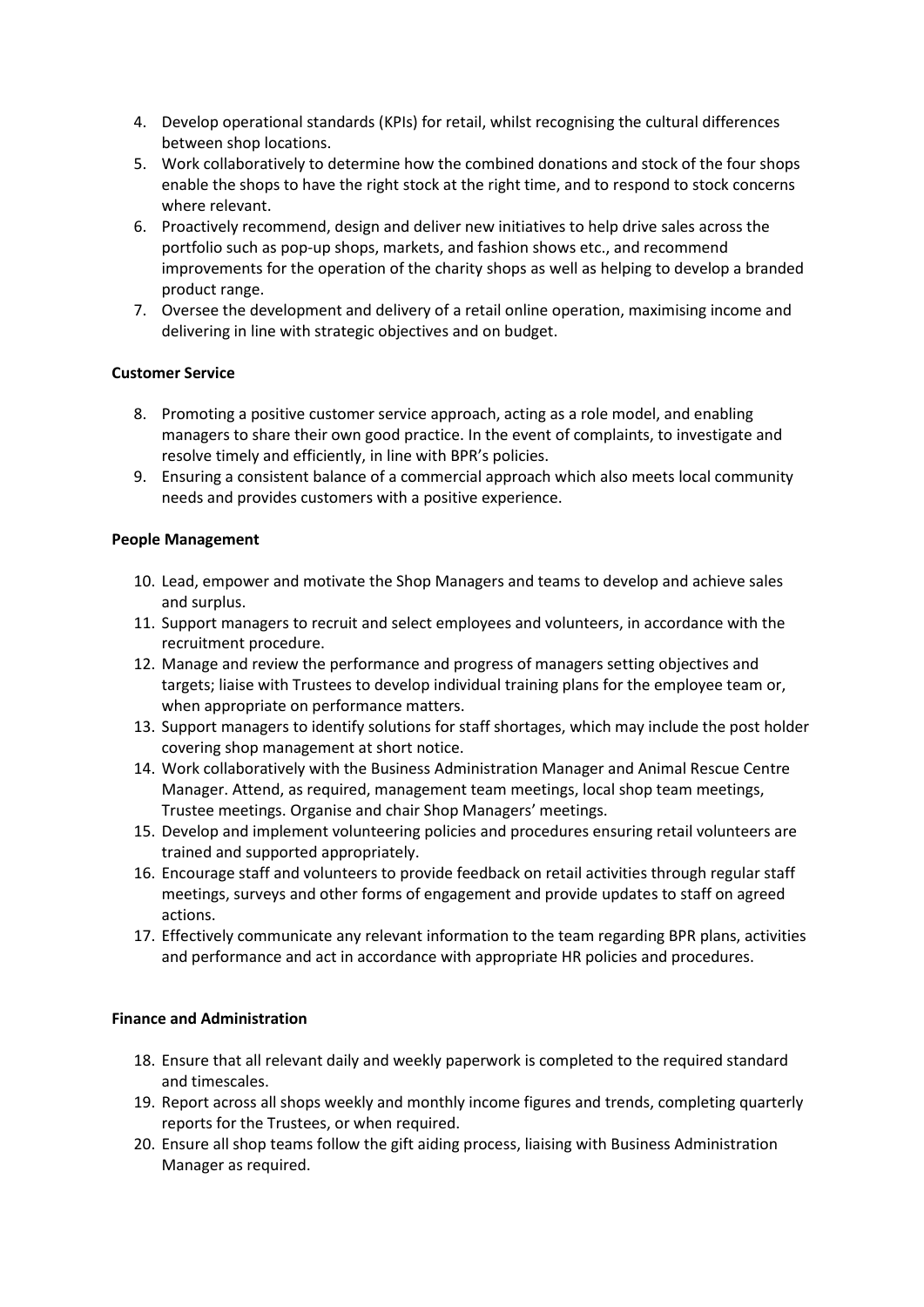- 21. Work with the Business Administration Manager to ensure all shop volunteer details are updated by shops every quarter.
- 22. Support the retail budget process.
- 23. Develop and implement retail policies and procedures and relevant legal requirements which maintain the stability and reputation of the shop and the charitable work of BPR.

#### **Premises and Security**

- 24. Update Trustees about necessary repairs and maintenance of the shops, agreeing an action plan and value for money and liaising with Shop Managers to ensure completion of the works.
- 25. Oversee the review and renewal of shop leases and to support the relocation of shop premises as required.
- 26. Ensure that the security procedures are understood and implemented by all staff and volunteers.

#### **Health and Safety**

**27.** Ensure systems are in place, staff are updated, and health and safety procedures are followed. This includes specifically (but not exhaustively) regular fire drills, fore and electrical equipment; completion of fire and other risk assessments and any other health and safety records, including incident reporting in line with legislation. Ensure each shops delegated PAT tester and First Aider has adequate training, and that all staff are trained in moving and handling of donated goods, safe and secure handling of money and security of the premises.

#### **General job requirements and personal responsibilities**

- Your working hours will be arranged across several days per week on a rota to include occasional weekend and evening working.
- On occasion, to ensure continuity of opening hours some flexibility may be required for example to provide holiday cover. As such, this role may involve some lone working for example, opening and closing the shop.
- You must assume responsibility for your own professional and personal development (supported by BPR where appropriate) to ensure their continuing competence to deliver BPR requirements.
- You will be required to travel to attend meetings and undertake training as required.
- You will be required to attend monthly Trustee meetings.
- Any other duties which are consistent with the responsibilities of the post.

# **The person**

You will thrive on setting and achieving goals and making it possible for others to do the same. Honest, straightforward yet diplomatic. Organised, flexible with a positive attitude. Able to work on own initiative and to make decisions as required, knowing when to inform or consult others. And of course, you will have a genuine concern for animal welfare and enthusiasm for the work of the charity.

#### **Essential experience and skills**